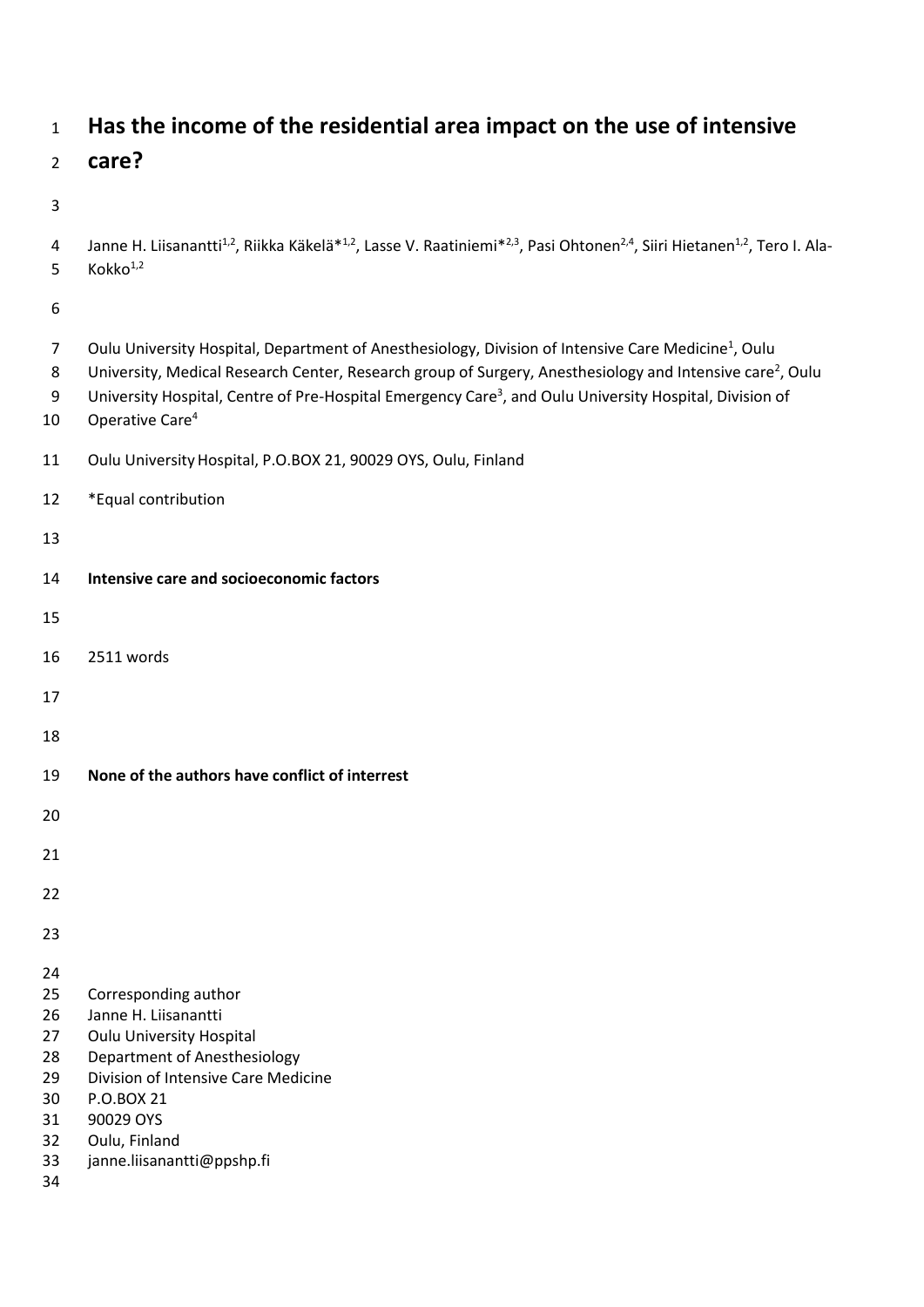#### **Abstract**

 *Background:* The socioeconomic factors have an impact on case mix and outcome in critical illness, but how these factors affect the use of intensive care is not studied. The aim of the present study was to evaluate the incidence of intensive care unit (ICU) admissions in patients from residential areas with different annual incomes.

 *Methods:* Single-center, retrospective study in Northern Finland. All the non–trauma-related emergency admissions from the hospital district area were included. The postal codes were used to categorize the residential areas according to each area's annual median income: the low- income area, €18 979 to €28 841 per year; the middle-income area, €28 879 to €33 856 per year; and the high-income area, €34 221 to €53 864 per year. *Results:* A total of 735 non–trauma-related admissions were included. The unemployment or retirement, psychiatric comorbidities and chronic alcohol abuse were common in this population.

The highest incidence, 5.5 (4.6-6.7)/1000/year, was in population aged more than 65 years living in

high-income areas. In working-aged population, the incidence was lowest in high income areas

(1.5 (1.3-1.8/1000/year) compared to middle income areas (2.2 (1.9-2.6)/1000/year, p=0.001) and

low income areas (2.0 (1.7-2.4)/1000/, p=0.009) Poisonings were more common in low-income

areas. There were no differences in outcome.

 *Conclusion:* The incidence of ICU admission in working aged population was 25% higher in those areas where the annual median income was below the median annual income of €38 775 per inhabitant per year in Finland.

Keywords: Intensive care, incidence, socio-economic factors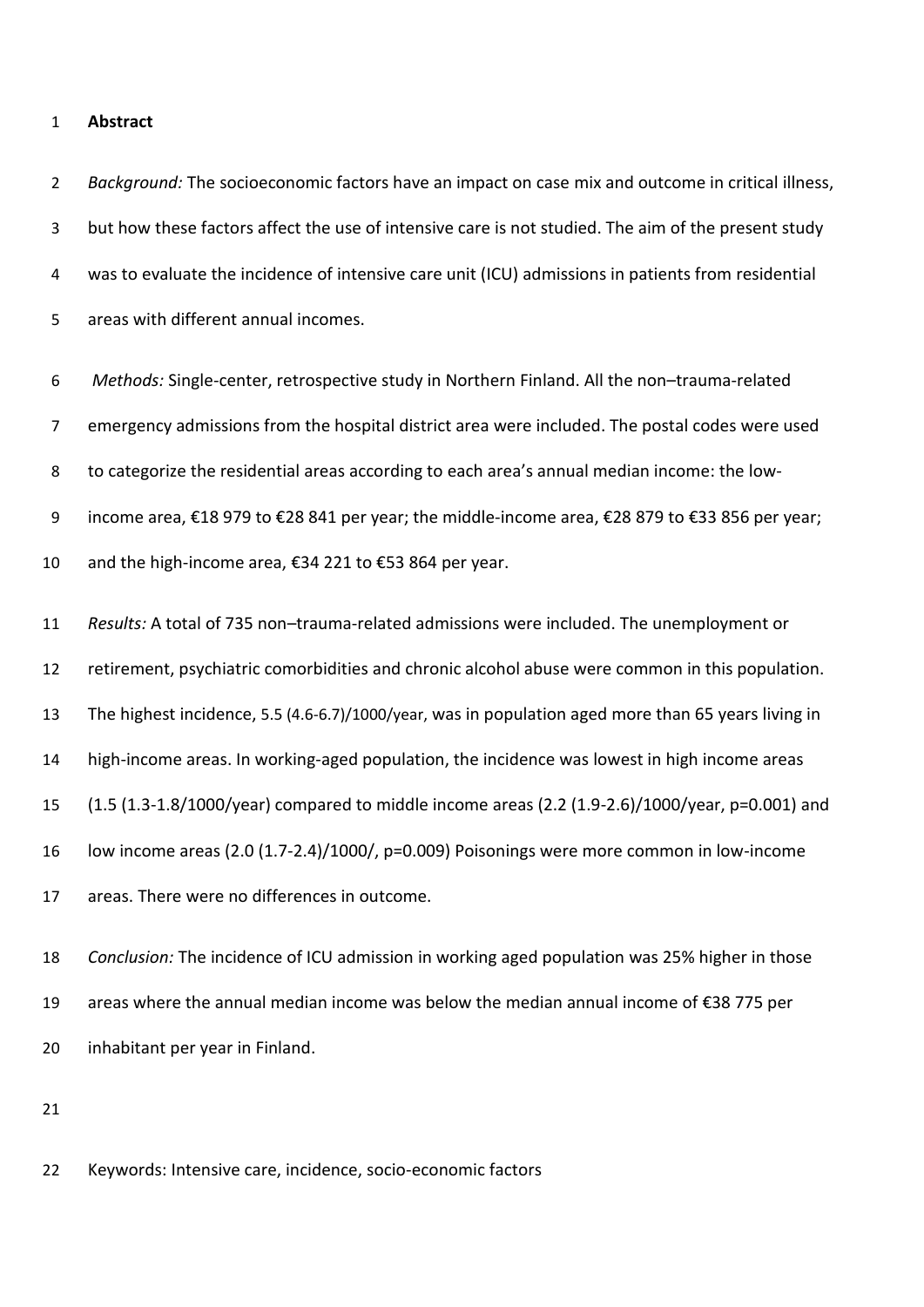### **Introduction**

 There are several studies that have investigated the relationship between socioeconomic factors and critical illness or trauma. The main focus in previous studies has been the impact of socioeconomic factors on outcome. They have shown that the causes of intensive care unit (ICU) 6 admissions vary depending on the social class or socioeconomic status.<sup>1-5</sup> It has also been shown that the outcomes of critically ill patients vary depending on socioeconomic factors and that the patients from lower social classes seem to have higher mortality, but there are also controversial 9 results.<sup>1, 2, 6</sup> To our best knowledge there are no previous studies on the impact of different socioeconomic factors on the incidence of ICU admissions. Furthermore, most of the studies on the impact that such factors have on outcome have been conducted in the United States and are poorly generalizable to the Nordic countries with social insurance covered national health care. Having more information about the role of income level in ICU mortality and the use of ICU resources is important when planning preventative interventions and organizing health resources. The primary aim of the present study was to compare the incidence and causes of ICU admissions of non-trauma patients from residential areas with different income levels in one northern university hospital district. In addition, we also compared outcome and the length of ICU stay according to residential areas.

- 
- 
- 
-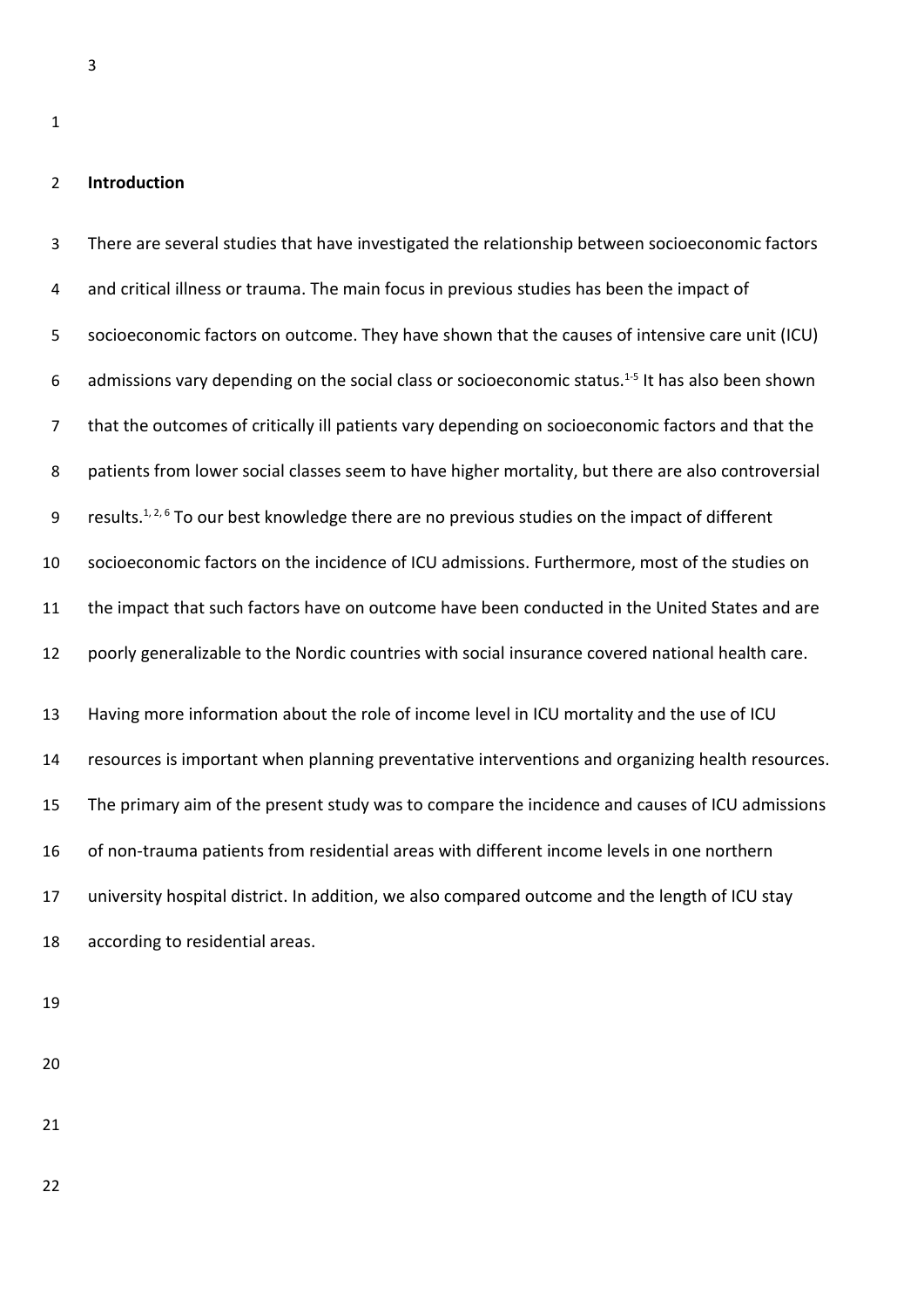#### **Material and methods**

*Setting*

 The retrospective study was conducted in Oulu University Hospital in Northern Finland that has a primary catchment area of 403 000 inhabitants forming the hospital district. Being the largest hospital in Northern Finland the university hospital also serves as tertiary referral center with a geographical catchment area that comprises 49.5% of the total land area of Finland and 14% of population. All neurocritical care, cardiac surgery, and the treatment of multi-traumas as well as ECMO treatment of severe respiratory failure in Northern Finland, an area with 741 000 inhabitants, is centralized in Oulu. This study focuses only on the primary catchment area population.

*Ethics*

 The study protocol was approved by hospital administration. The statement from the regional ethics committee was not required due to the retrospective design of the study, the local policy and Finnish law.

 Demographic data including age, gender, chronic diseases, and medications, chronic alcohol abuse, and occupation were retrieved from the medical records and the patient data management system (PDMS). The causes of the admissions were retrieved from the electronic medical records. The data concerning severity of illness, including Acute Physiology and Chronic Health Evaluation 19 (APACHE II)<sup>7</sup> and Sequential Organ Failure Assessment (SOFA)<sup>8</sup> scores, the rooting of ICU 20 admission, ICU length of stay (LOS), and hospital mortality, were obtained from the PDMS. 21 Therapeutic Intervention Scoring System (TISS)<sup>9</sup> was used to compare ICU resources between the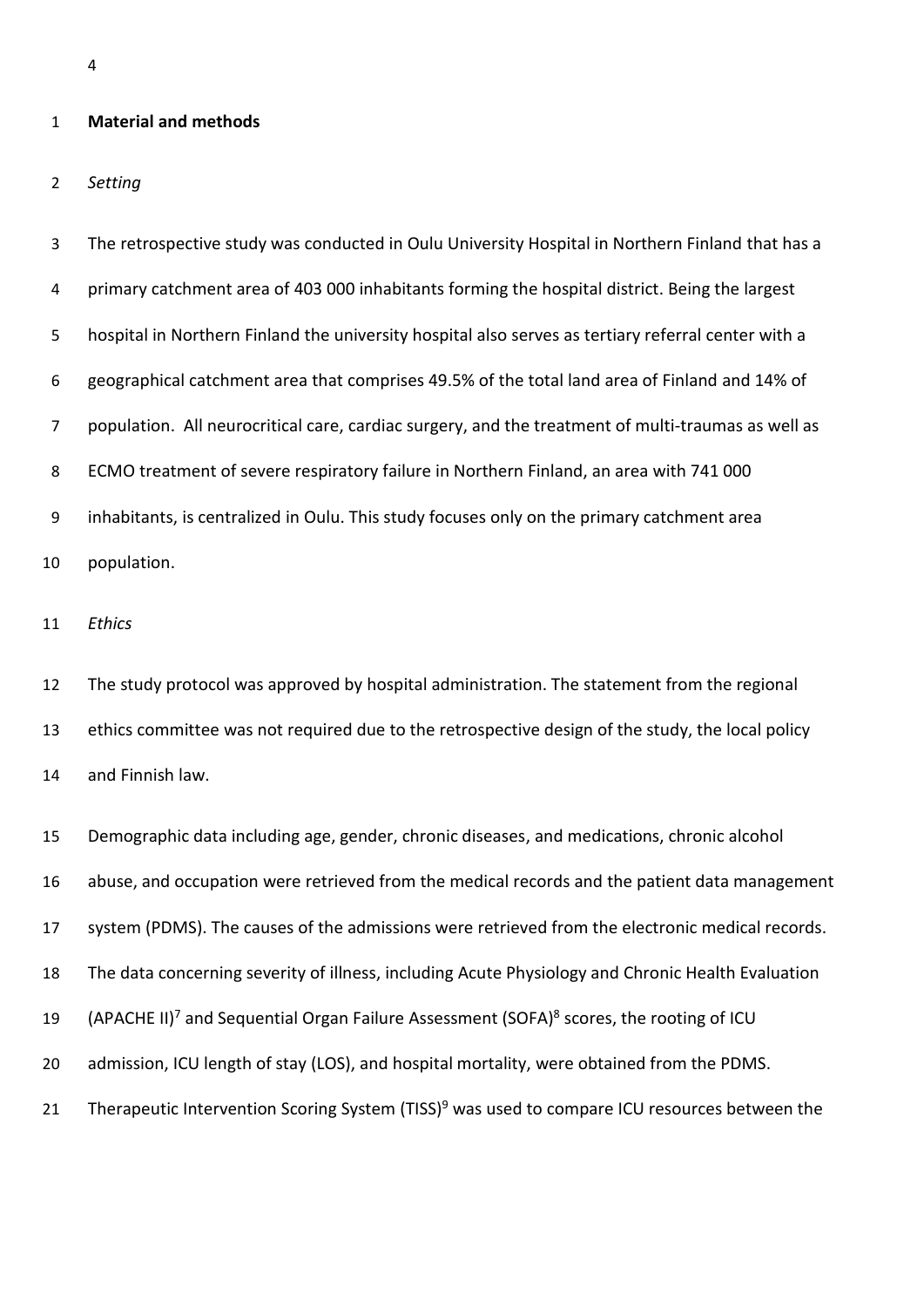groups. Alcohol abuse, unemployment, and retirement were recorded if these conditions were mentioned in the medical records.

#### *Residential area*

 Statistics Finland provides open data including median annual income per each inhabitant of each postal code area in Finland. The postal code of each patient in the study population was retrieved from the PDMS, and these postal codes were matched to the database of Statistics Finland. There were admissions from 133 postal code areas with a total population of 284 280 inhabitants aged 18 years or older, and 59 800 of them were older than 65 years. The lowest median annual income of a postal code area of the patients in the study population was €18 979 and the highest €53 864. The postal codes were ranked according to the annual median income of the area by using the year 2013 as the index year. The study population was divided into three income area categories— low-income area, middle-income area, and high-income area—according to the rank. Annual median income ranged in the low-income areas from €18 979 to €28 841, in the middle-income areas from €28 879 to €33 856, and in the high-income areas from €34 221 to €53 864. The median annual income in Finland in year 2013 was €38 775 and 20% of the population had median 18 annual income less than €19200<sup>10</sup>. The residential area was considered urban if it was located to the centers or suburban areas of the main towns in the hospital district area.

*Statistics*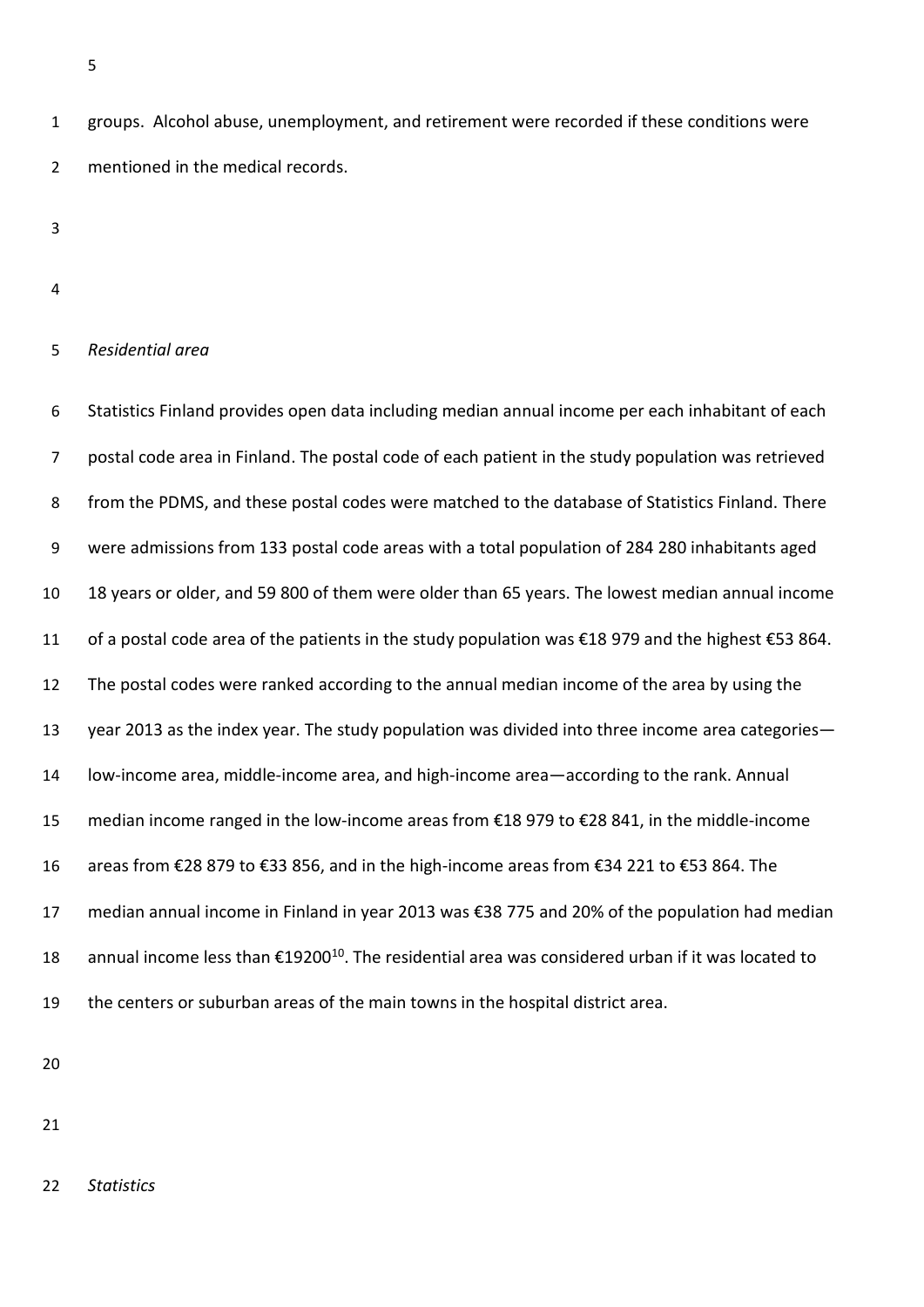The data was analyzed using SPSS (IBM SPSS Statistics for Windows, Version 22.0, Armonk, NY). Proportional data were expressed as numbers (n) and percentages (%). The incidences of annual ICU admissions and crude ICU admission-related mortality were presented per 1000 inhabitants per year with 95% confidence intervals. The incidences between income areas were compared 5 using Poisson regression. Continuous data are expressed as medians and 25<sup>th</sup> to75<sup>th</sup> percentiles 6 [25<sup>th</sup>-75<sup>th</sup> PCT]. Kaplan-Meier survival curves were drawn and comparison between curves was performed using log-rank test. The categorical data was tested using Pearson's chi square and the continuous variables were tested using non-parametric Kruskal-Wallis test. Two-tailed *P*-value less than 0.05 was considered statistically significant.

- 
- **Results**
- 

### *Patients*

 There were a total of 2158 ICU admissions during the year 2014. After excluding the admissions resulting from cardiac surgery (n=631, 29.2%), elective surgery (n=329, 15.2%), and trauma (n=213, 9.9%), there were 985 admissions (45.6%) that fulfilled the inclusion criteria for the study. Of these, a total 735 admissions (34.1% of all ICU admissions in 2014) were in patients older than 18 years living in the hospital district area, and these were included in the study. The number of individual patients was 687.

 There were 245 admissions in each income category with 230 individual patients from low-income areas and 226 and 231 patients from middle- and high-income areas, respectively. The number of residents in all the income areas combined was 284 280. The number of residents older than 65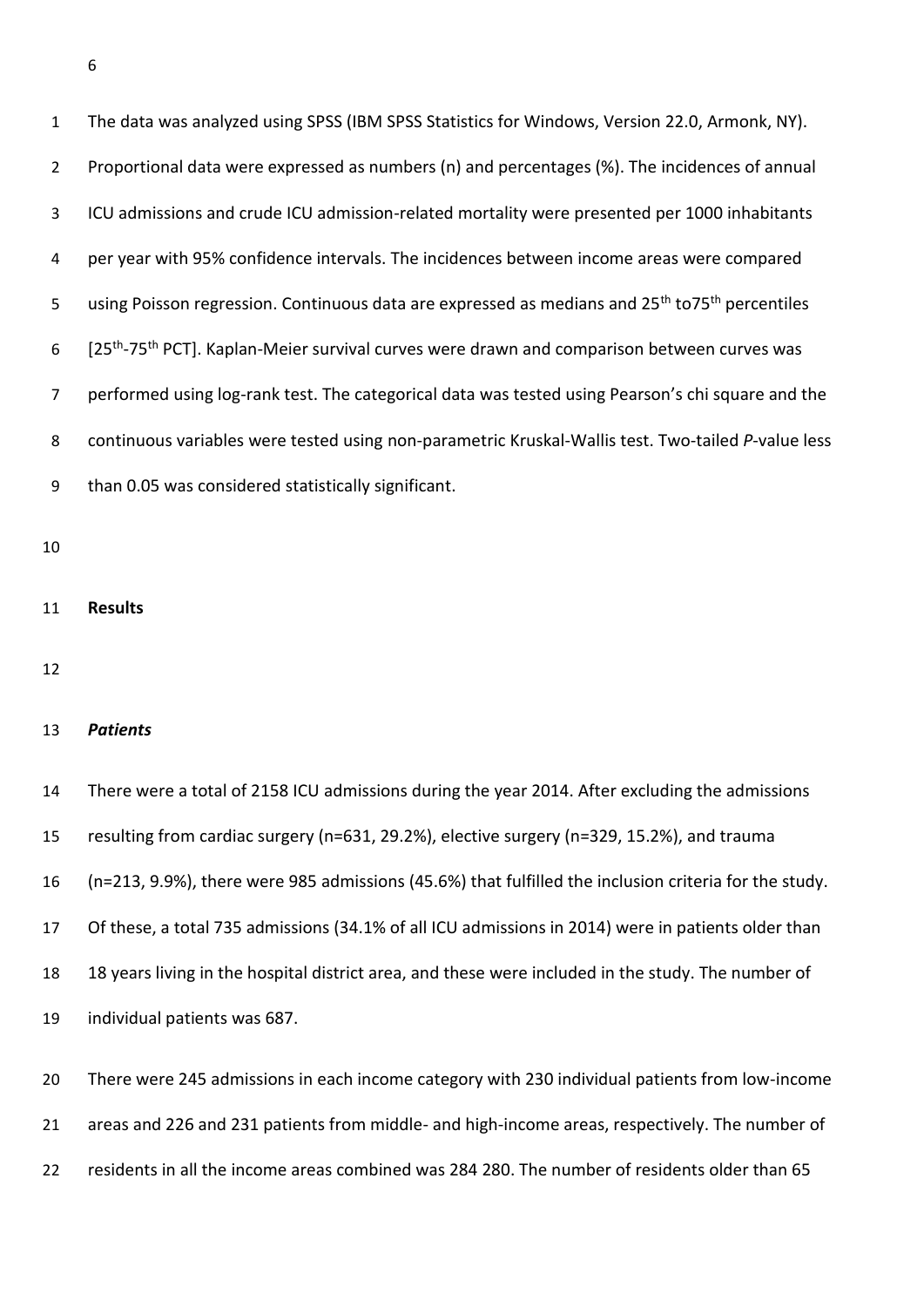| $\mathbf{1}$   | years was 59 800. The proportion of residents older than 65 years living in low- and middle-         |
|----------------|------------------------------------------------------------------------------------------------------|
| $\overline{2}$ | income areas was 41 221 of 170 894 (24.1%) in contrast to 18 579 of 113 384 (16.4%, P<0.001) in      |
| 3              | high-income areas. The income groups did not differ in terms of gender, age, or severity of illness. |
| 4              | The middle-income areas were less urbanized compared with the low- and high-income areas             |
| 5              | (Table 1). <insert 1="" here="" table=""></insert>                                                   |
| 6              | Psychiatric diagnosis was recorded in 37 of the 245 (15.1%) patients from the high-income areas      |
| $\overline{7}$ | when the corresponding rate in low- and middle-income areas combined was 96 of 490 (20.0%,           |
| 8              | P=0.14). Daily psychotropic medication was recorded in 35 of 245 (14.3%) of the patients from the    |
| 9              | high-income areas in contrast to 101 of 490 (20.6%, P=0.037) in the low- and middle-income areas     |
| 10             | combined. The unemployment and retirement rate in the working-aged population was 22.9% (96          |
| 11             | of 418) and the rate of chronic alcohol abuse was recorded in 34.6% of the admissions (254 of        |
| 12             | 735).                                                                                                |
| 13             | The causes of admissions                                                                             |
| 14             | A total of 102 (41.6%) of the 245 admissions from high income areas were admitted from               |
| 15             | emergency department (ED) when the corresponding rates in low- and middle-income areas were          |
| 16             | 128 (52.2%) and 129 (52.7%, P=0.022) (Table 1.)                                                      |
| 17             | The most common causes for the admissions were respiratory, neurological and cardiovascular          |
| 18             | causes. The causes of admissions did not differ between the income areas in patients aged            |

between 18 and 65 years or in the patients older than 65 years. Respiratory causes were the most

common causes in the group of younger patients and neurological causes among the older

patients (Table 2). Poisonings were more common in low-income areas compared with middle-

and high-income areas in patients aged between 18 and 65 years (20 of 138 vs 25 of 280, P=0.04).

<insert table 2 here>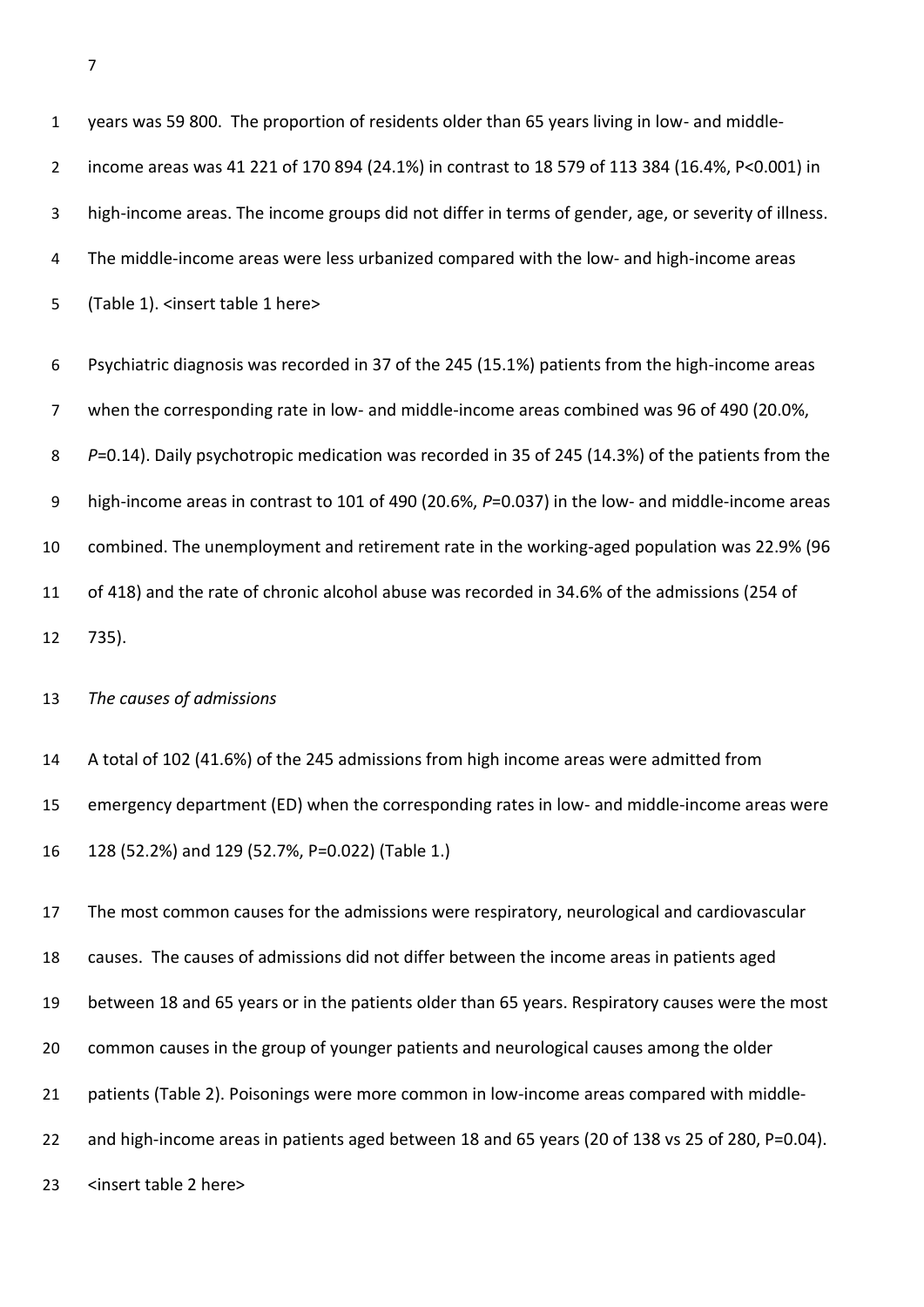## *The incidence of ICU admission*

| $\overline{2}$ | The incidence of ICU admission was 2.6 per 1000 inhabitants per year (95% CI, 2.4-2.8). The                            |
|----------------|------------------------------------------------------------------------------------------------------------------------|
| 3              | incidence was lowest in working-aged population living in the high-income areas (1.5 [95% CI, 1.3-                     |
| 4              | 1.8]) and highest in people older than 65 years living in the high-income areas (5.5 [95% CI, 4.6-                     |
| 5              | 6.7]). The incidence of ICU admissions in working-aged population was significantly lower in high-                     |
| 6              | income areas compared with middle-income areas (p=0.001 and p=0.009) (Table 3). <insert 3<="" table="" td=""></insert> |
| 7              | here>                                                                                                                  |
| 8              | Outcome                                                                                                                |
| 9              | During the 735 ICU admissions, death occurred in 59 patients (8.0%), and 50 of the 676 ICU                             |
| 10             | survivors (7.4%) died during the hospital stay. There were no differences in in-hospital mortality or                  |
| 11             | LOS between the income groups (Table 4). A total of 235 of the 687 patients (34.2%) had died by                        |
| 12             | the end of the year 2015. There were no differences in mortality during the follow-up between the                      |
| 13             | income groups in total ( $P=0.90$ ), in working-aged population ( $P=0.45$ ) or in patients older than 65              |
| 14             | years (P=0.35) (Figure 1, Figure 2, Figure 3). <insert 4.="" and="" figures="" here="" table=""></insert>              |
| 15             |                                                                                                                        |
| 16             |                                                                                                                        |
| 17             |                                                                                                                        |
| 18             |                                                                                                                        |
| 19             |                                                                                                                        |

**Discussion**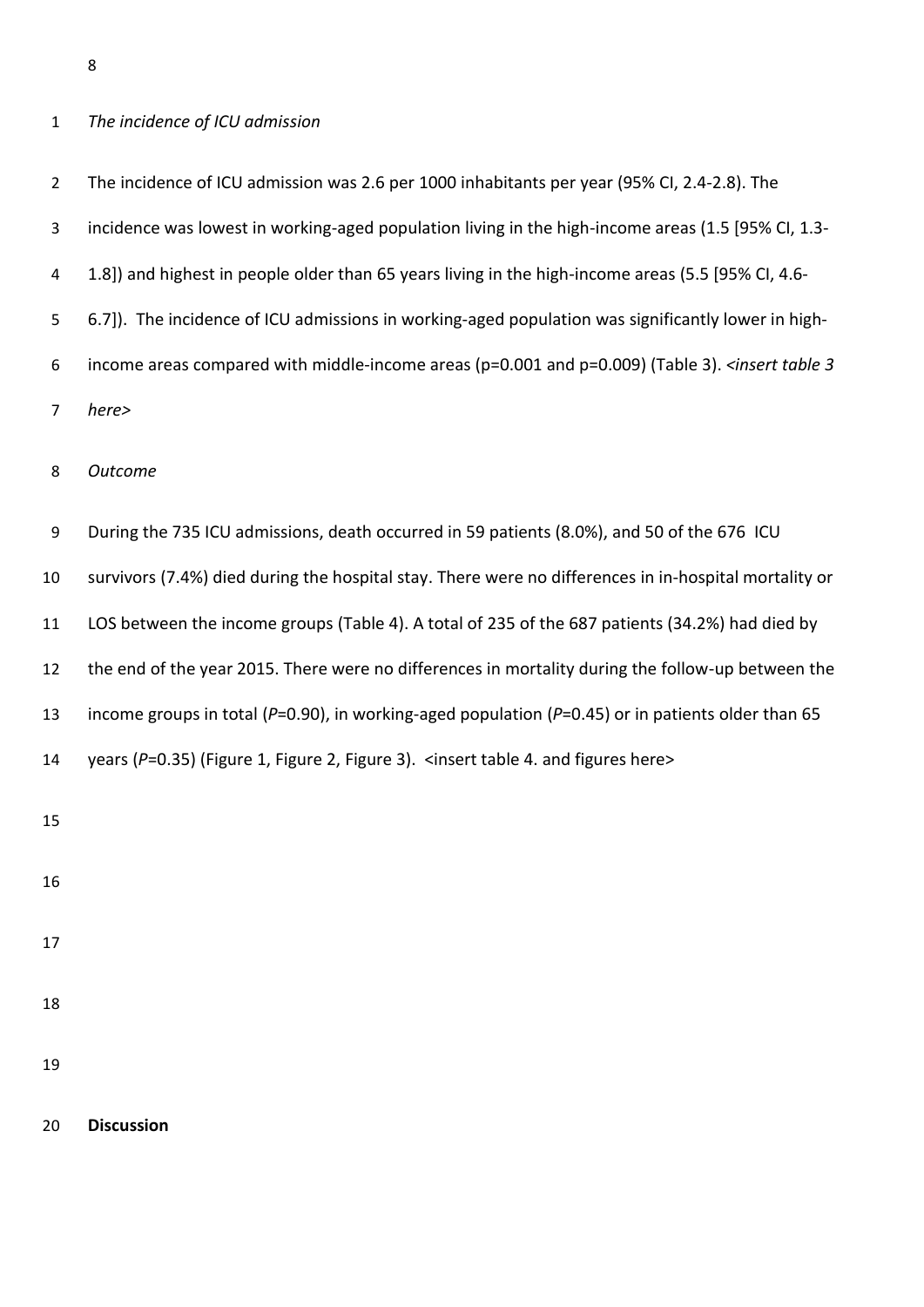The main finding of the present study is that there were significant differences in the incidence of 2 ICU admissions depending on the income of the residential area. This is a novel finding. The lowest incidence was found among the 18- to 65-year-olds and the highest in persons older than 65 years, both in the high-income residential area. The incidence in working-aged population was 25% higher in low- and middle-income areas compared with high-income areas. There were no differences in short-term or long-term mortality between the areas.

 Results from previous studies have indicated differences in case mix and outcome in ICU-admitted 8 patients from different social classes or ethnic backgrounds.<sup>1, 2, 6</sup> In the present series from an area with fully covering social insurance system, we showed a difference in the incidence of ICU admissions, which was an unexpected finding. Persons aged between 18 and 65 years from low- and middle-income areas were more often admitted to ICU compared with persons from high- income areas. We did not find major differences in the patient demographics, except the lower urbanization rate in the middle-income area, higher rate of use of psychoactive drugs and higher 14 rate of poisonings in the low-income areas and higher rate of admissions from ED in low—and middle income areas, to explain the difference in the ICU admissions. Also, the severity-of-illness scores were comparable between the patient populations from the three different income areas. Although the number of inhabitants older than 65 years in the high-income area was smaller than in the other two income areas, the incidence of intensive care admissions was the highest. However, this was not significantly different from the incidence in the same population in the low-and middle-income areas.

 One explanation for the difference in the need of intensive care could be found in the unemployment and retirement rates. The difference in unemployment was not statistically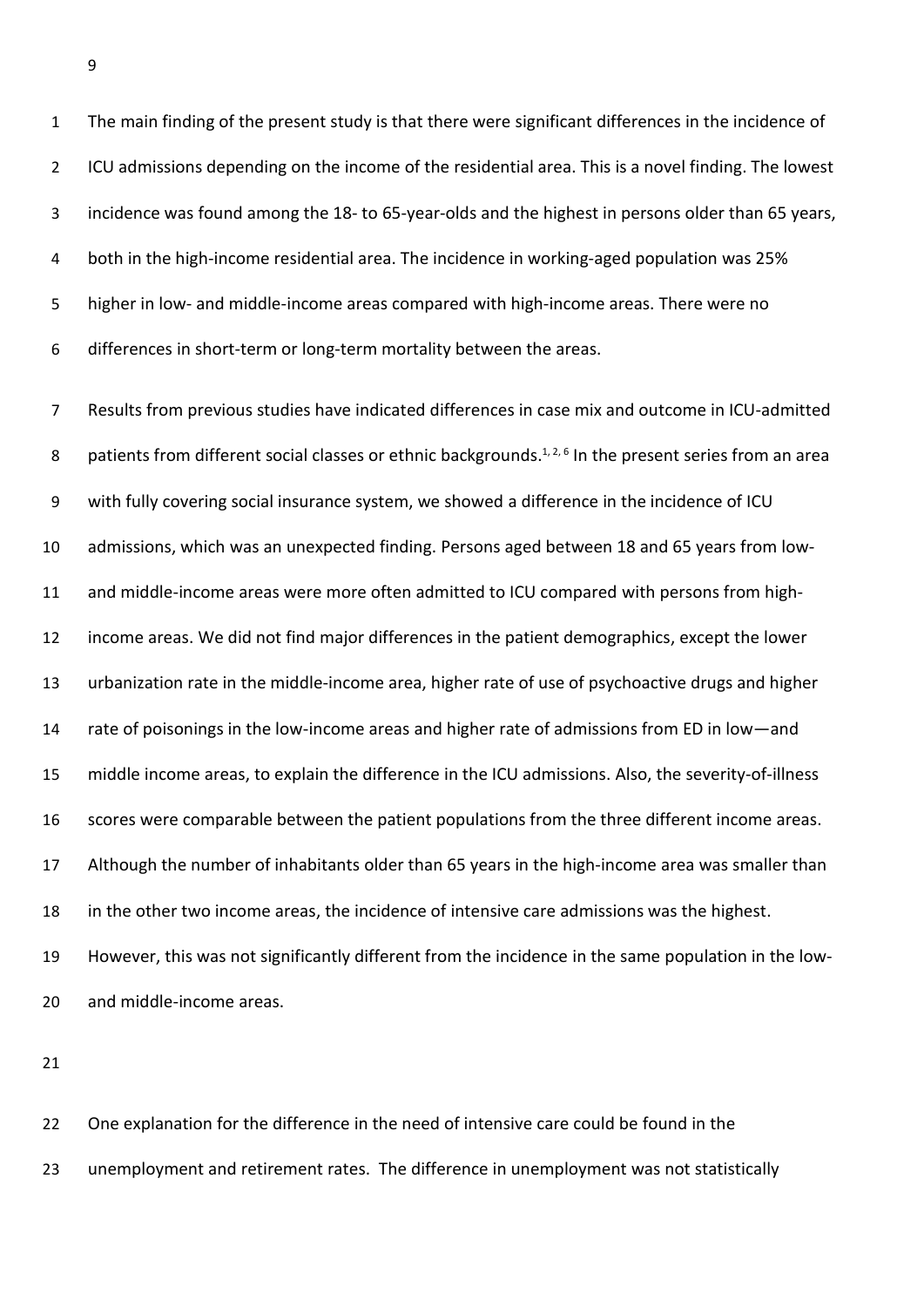significant, but there was a trend towards a higher rate on unemployment in the low- and middle- income areas. Being included in the occupational health care may have improved disease prevention in high-income areas and partly decreased the risk of critical illness. The higher rate of ICU admissions from the ED in low-income areas suggests a limited access to occupational – and primary health care services. It is notable that the unemployment was remarkably high in this material, affecting 23% of the working-aged population, and therefore the role of occupational health care in disease prevention was probably limited in this patient material. Secondly, there was a difference between the income areas in the use of psychoactive medication and the presence of psychiatric comorbidities in that both were more common in low- and middle-income areas compared to high-income areas. Moreover, we found a lower rate of poisonings in the middle- and high-income areas, indicating better psychiatric well-being of the population. It is known that psychiatric conditions are linked to an increase in somatic comorbidities, which in turn 13 may lead to an increased need for intensive care.<sup>11, 12</sup> We did not include the cigarette smoking to the collected data, which can be considered as a limitation since smoking habits may have an impact on the general health of the population.

 Thirdly, the middle-income areas were less urbanized compared with low- and high-income areas. Some regional differences in morbidity and mortality have been reported. We have previously 18 shown differences in trauma types and mortality in urban and rural areas in Northern Finland.<sup>13</sup> Moreover, recent study from Northern Finland showed a decrease in the use of primary health 20 care in population from lower social class and in populations living in the rural areas.<sup>14</sup> The health 21 care providers are usually located in urban centers and therefore the reachability of the health care services may be compromised, especially in the most rural areas.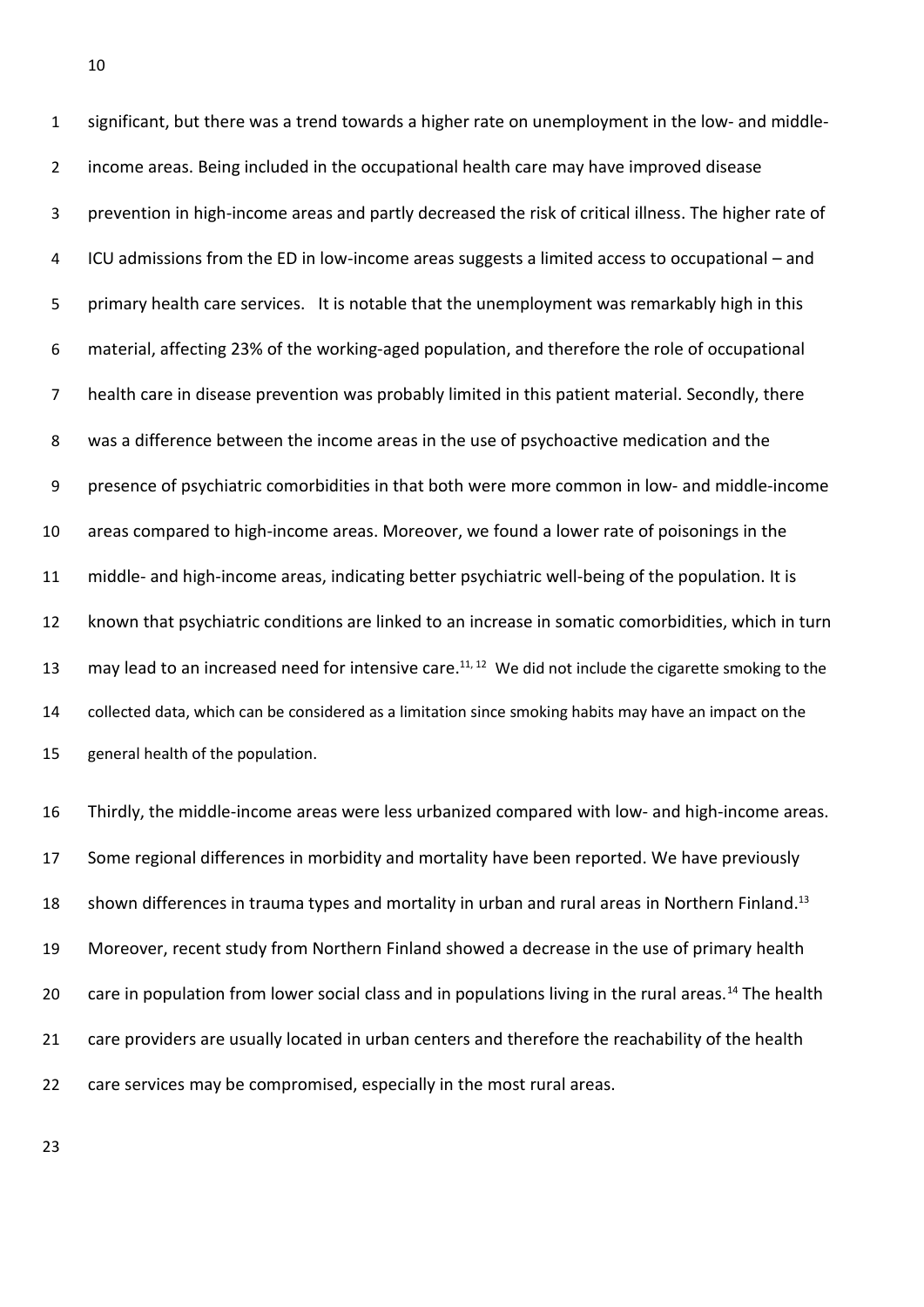To our knowledge, this is the first study in Nordic countries that has aimed to evaluate differences 2 in the incidences of ICU admission between areas of different income. A large number of admissions were included, and the study was performed in a country with fully social security cover. Moreover, the population included in the study was located in an area where only one hospital provides intensive care, which minimized the risk of selection bias. The results of the present study are generalizable to areas where the health care system is paid for by the state. In the light of the present results more effort should be made to prevent conditions leading to ICU admissions in the low- and middle-income areas. The most significant differences between areas were found in psychiatric comorbidity and poisoning-related admissions. Moreover, the high unemployment rate in the study population raises the question of the extent to which the lack of occupational health care may have affected the present results.

 The present results suggest, that to decrease the need of intensive care admissions, a focus should be in reachability of primary health care services providing disease prevention and good care of chronic somatic and psychiatric conditions. Good somatic care including preventive measures aimed to chronic diseases, cigarette smoking, obesity and alcohol consumption as well as suicide prevention should be the focus.

#### *Limitations*

 The main weakness of the present study is that we were not able to compare the incidences of ICU admission with incidences of hospital admission in the postal code areas included in the study. Thus we cannot evaluate the use of general healthcare resources in this population that could have affected the ICU use. Secondly, we were not able to present individual annual income data that would have enabled us to study more homogenous patient groups; instead, we used the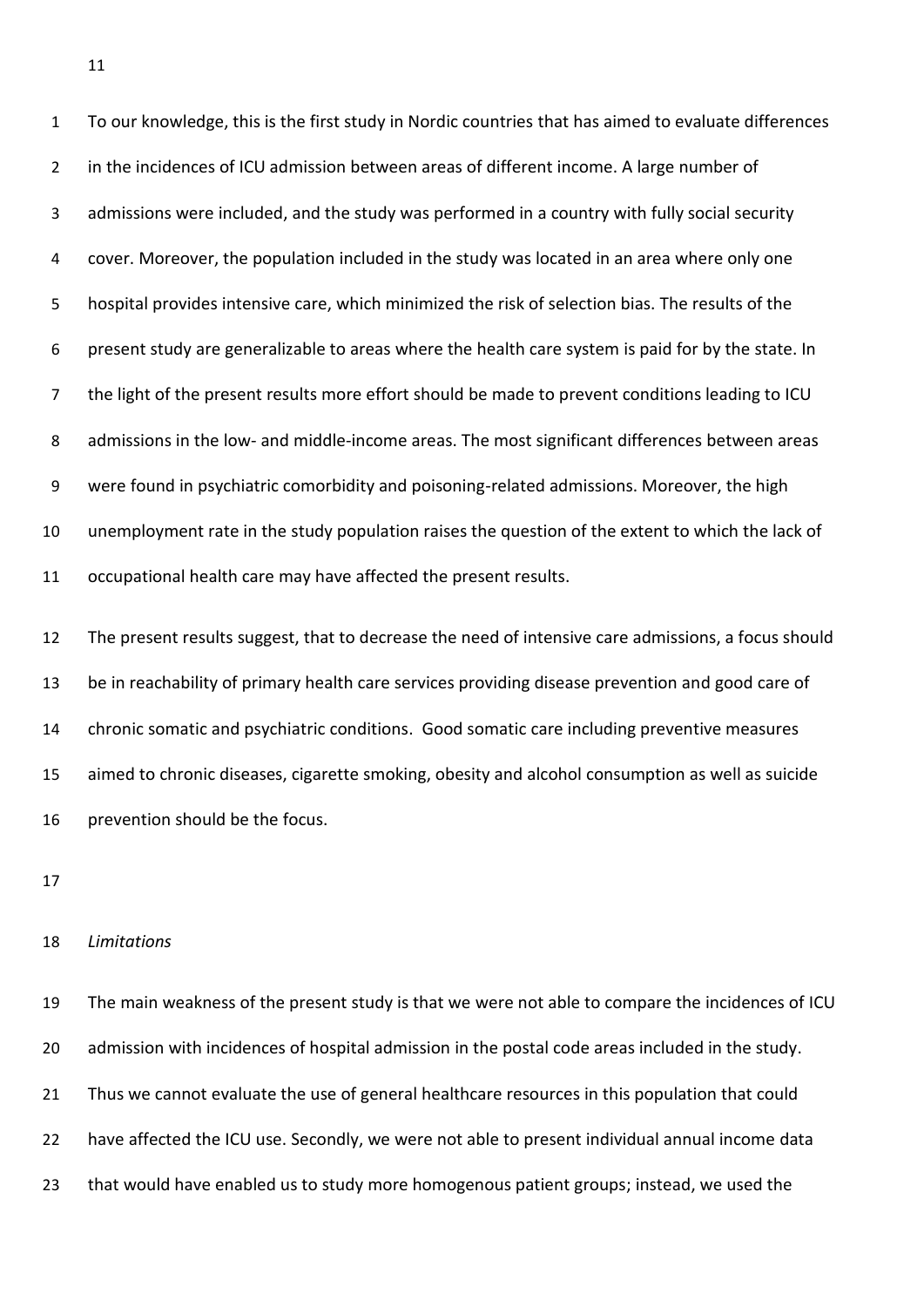| $\mathbf{1}$   | annual median income of the residential areas. However, the method of the present study has                                |
|----------------|----------------------------------------------------------------------------------------------------------------------------|
| $\overline{2}$ | been used in the previous studies. <sup><math>1,2</math></sup> The resource planning in the health care system is based on |
| 3              | the residential areas instead of individual income and therefore this setting produces results that                        |
| 4              | have stronger clinical relevance. Furthermore, the categorization of patients into the income                              |
| 5              | categories was arbitrary. However, the median income of low- and middle income areas was                                   |
| 6              | below the annual median income of Finnish population, which was €38775 in 2013. <sup>10</sup>                              |

 In summary, the incidence of ICU admission in working aged population was 25% higher in those areas where the annual median income was below the annual median income in Finland. There were no differences in hospital or long-term mortality. Psychosocial comorbidities, including unemployment, use of psychoactive drugs, and chronic alcohol abuse, are common in patients admitted to ICU in Northern Finland.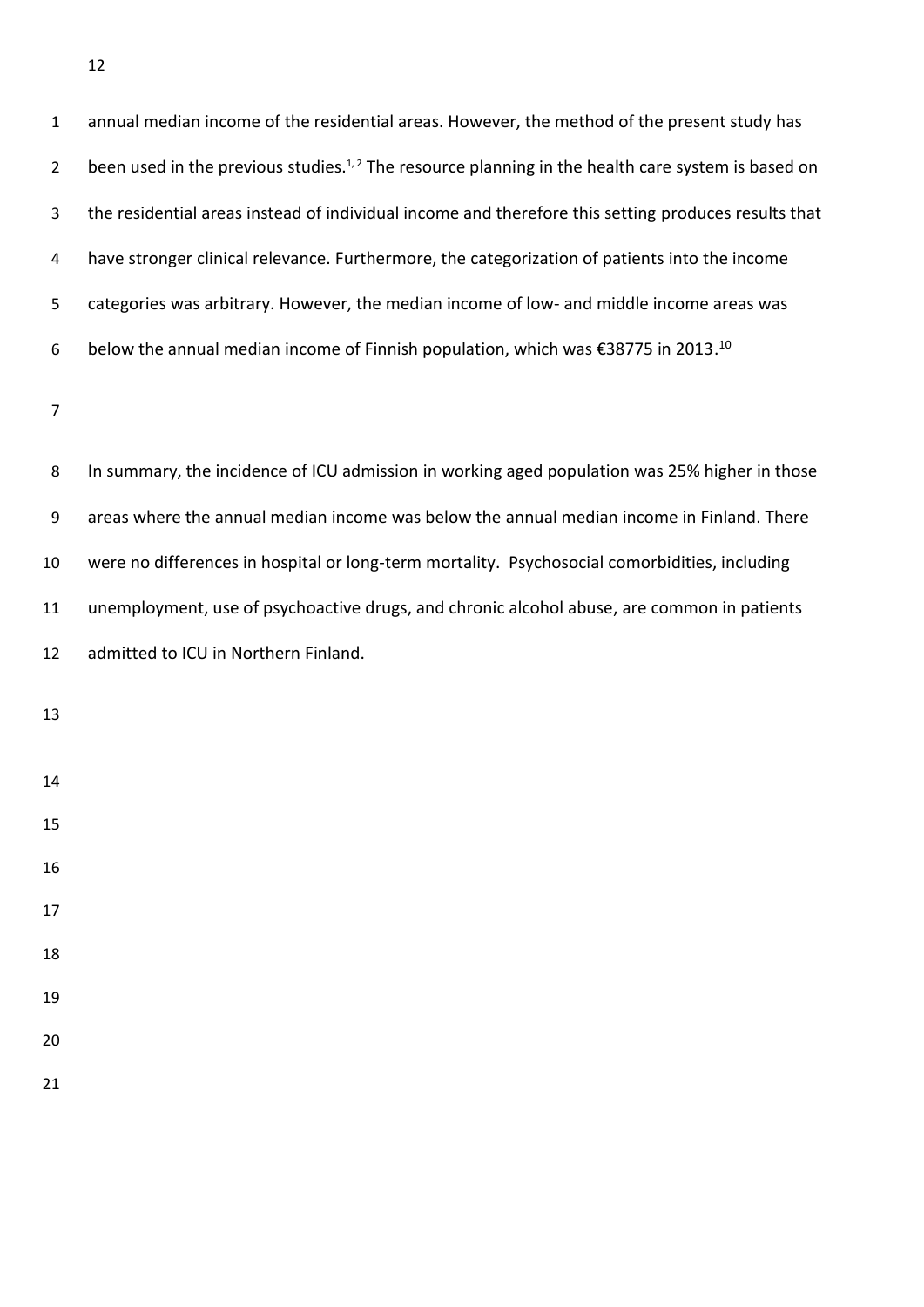## **References**

- 1. Hutchings A, Raine R, Brady A, Wildman M, Rowan K. Socioeconomic status and outcome from intensive care in England and Wales. Med Care 2004; 42:943-51.
- 2. Erickson SE, Vasilevskis EE, Kuzniewicz MW, Cason BA, Lane RK, Dean ML, Rennie DJ, Dudley RA. The effect of race and ethnicity on outcomes among patients in the intensive care unit: a comprehensive study involving socioeconomic status and resuscitation preferences. Crit Care Med 2011; 39:429-35.
- 3. Mendu ML, Zager S, Gibbons FK, Christopher KB. Relationship between neighborhood poverty rate and bloodstream infections in the critically ill. Crit Care Med 2012; 40:1427-36.
- 4. Epstein AM, Stern RS, Weissman JS. Do the poor cost more? A multihospital study of patients' socioeconomic status and use of hospital resources. N Engl J Med 1990; 322:1122-8.
- 5. Brattstrom O, Eriksson M, Larsson E, Oldner A. Socio-economic status and co-morbidity as risk factors for trauma. Eur J Epidemiol 2015; 30:151-7.
- 6. Ho KM, Dobb GJ, Knuiman M, Finn J, Webb SA. The effect of socioeconomic status on outcomes for seriously ill patients: a linked data cohort study. Med J Aust 2008; 189:26-30.
- 7. Knaus WA, Draper EA, Wagner DP, Zimmerman JE. APACHE II: a severity of disease classification system. Crit Care Med 1985; 13:818-29.
- 8. Vincent JL, Moreno R, Takala J, Willatts S, De Mendonca A, Bruining H, Reinhart CK, Suter PM, Thijs LG. The SOFA (Sepsis-related Organ Failure Assessment) score to describe organ dysfunction/failure. On behalf of the Working Group on Sepsis-Related Problems of the European Society of Intensive Care Medicine. Intensive Care Med 1996; 22:707-10.
- 22 9. Cullen DJ, Civetta JM, Briggs BA, Ferrara LC. Therapeutic intervention scoring system: a method for quantitative comparison of patient care. Crit Care Med 1974; 2:57-60.
- 10. Statistics Finland: Annual income in Finland 2013. Tilastokeskuksen PX-tietokannat 2015. 25 http://pxnet2.stat.fi/PXWeb/pxweb/fi/StatFin/StatFin\_tul\_tjkt/050\_tjkt\_tau\_105.px/table/ tableViewLayout1/?rxid=828c6445-9639-445c-8df8-b7809d6fa15d
- 11. Cook JA, Razzano LA, Swarbrick MA, Jonikas JA, Yost C, Burke L, Steigman PJ, Santos A. Health risks and changes in self-efficacy following community health screening of adults with serious mental illnesses. PLoS ONE 2015; 10:e0123552.
- 12. Razzano LA, Cook JA, Yost C, Jonikas JA, Swarbrick MA, Carter TM, Santos A. Factors associated with co-occurring medical conditions among adults with serious mental disorders. Schizophr Res 2015; 161:458-64.
- 13. Raatiniemi L, Steinvik T, Liisanantti J, Ohtonen P, Martikainen M, Alahuhta S, Dehli T, Wisborg T, Bakke HK. Fatal injuries in rural and urban areas in northern Finland: a 5-year retrospective study. Acta Anaesthesiol Scand 2016; 60:668-76.